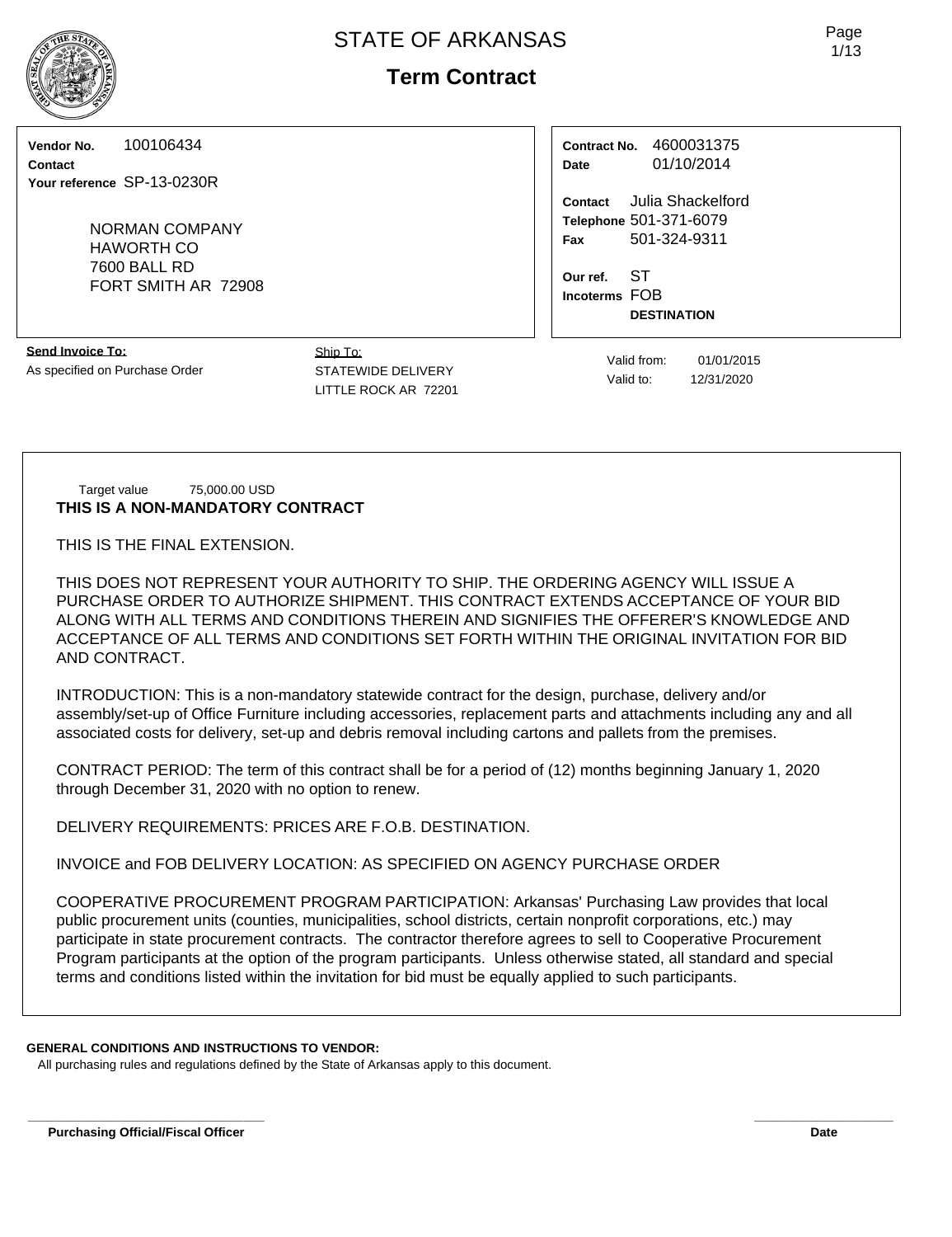

**Vendor No.** 100106434 **Contact Your reference** SP-13-0230R **Contract No.** 4600031375 **Date** 01/10/2014 **Our reference** ST

| Item | <b>Material/Description</b>                         | <b>Target QtyUM</b> |          | <b>Unit Price</b> | <b>Amount</b> |
|------|-----------------------------------------------------|---------------------|----------|-------------------|---------------|
| 0001 | 10131663<br>TABLE SCHOOL CAFETERIA                  | 1,000.00            | Lump Sum | 1.00              | \$1,000.00    |
| 0002 | 10131672<br><b>CHAIR CAFETERIA</b>                  | 1,000.00            | Lump Sum | 1.00              | \$1,000.00    |
| 0003 | 10131666<br>SHELVING FILING HIGH DENSITY            | 1,000.00            | Lump Sum | 1.00              | \$1,000.00    |
| 0004 | 10131667<br>FILING LATERAL/VERTICAL                 | 1,000.00            | Lump Sum | 1.00              | \$1,000.00    |
| 0005 | 10131668<br>FILING MOVABLE ISLE/ROTARY              | 2,000.00            | Lump Sum | 1.00              | \$2,000.00    |
| 0006 | 10131676<br>ACCESSORIES FREESTANDING CASEGOODS      | 2,000.00            | Lump Sum | 1.00              | \$2,000.00    |
| 0007 | 10131677<br>DESK FREESTANDING CASEGOODS             | 5,000.00            | Lump Sum | 1.00              | \$5,000.00    |
| 0008 | 10131678<br>SHELVING FREESTANDING CASEGOODS         | 3,000.00            | Lump Sum | 1.00              | \$3,000.00    |
| 0009 | 10131679<br>TABLE FREESTANDING CASEGOODS CONF/TRAIN | 5,000.00            | Lump Sum | 1.00              | \$5,000.00    |
| 0010 | 10131669<br>SHELVING/BOOK CARTS LIBRARY             | 5,000.00            | Lump Sum | 1.00              | \$5,000.00    |
| 0011 | 10131670<br><b>CARREL STUDY LIBRARY</b>             | 2,000.00            | Lump Sum | 1.00              | \$2,000.00    |
| 0012 | 10131671<br><b>TABLE/CHAIR LIBRARY</b>              | 2,000.00            | Lump Sum | 1.00              | \$2,000.00    |
| 0013 | 10131673<br>ACCESSORIES LOUNGE/RECEPTION            | 3,000.00            | Lump Sum | 1.00              | \$3,000.00    |
| 0014 | 10131674<br>SEATING LOUNGE/RECEPTION                | 2,000.00            | Lump Sum | 1.00              | \$2,000.00    |

**GENERAL CONDITIONS AND INSTRUCTIONS TO VENDOR:**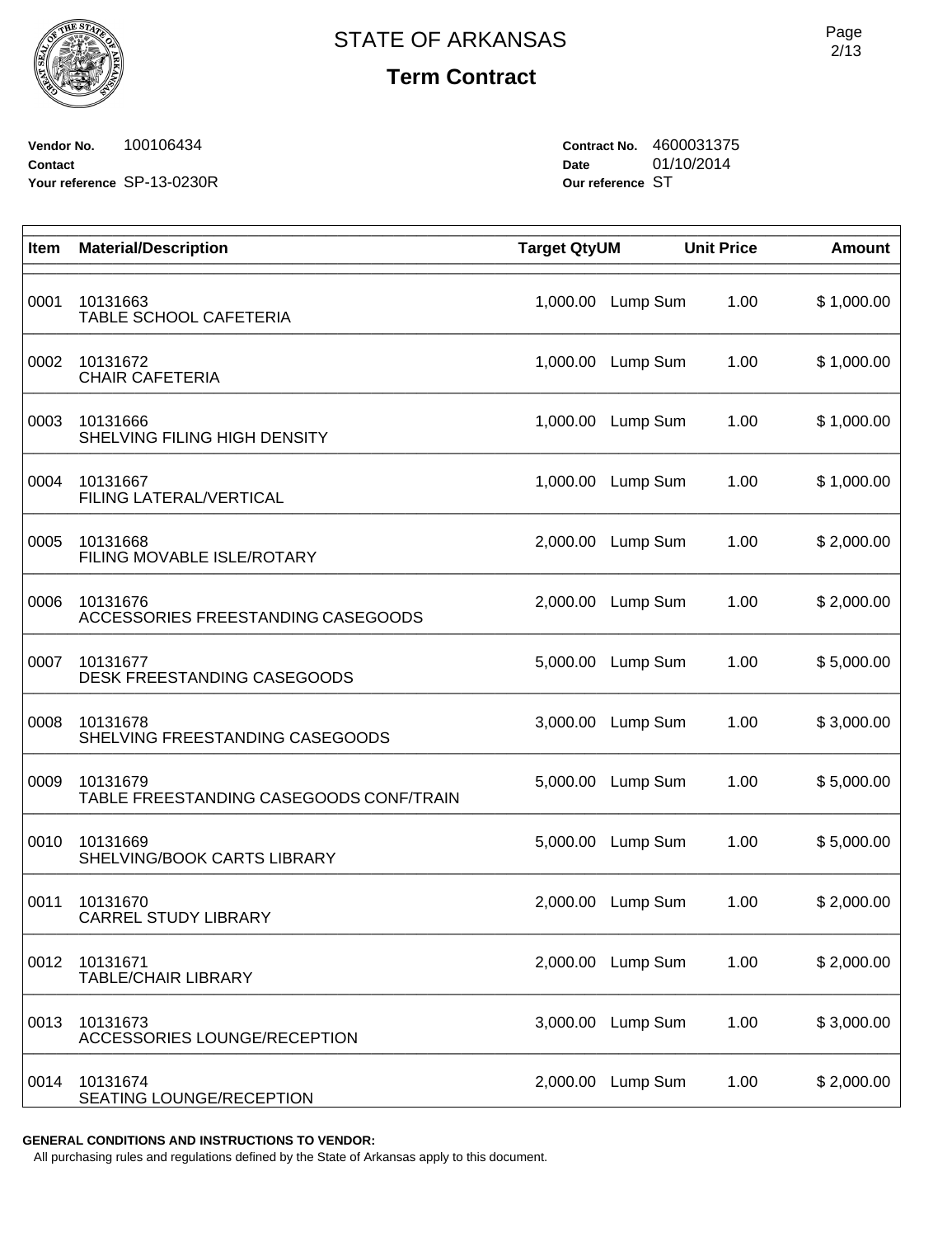

**Vendor No.** 100106434 **Contact Your reference** SP-13-0230R **Contract No.** 4600031375 **Date** 01/10/2014 **Our reference** ST

| Item | <b>Material/Description</b>                   | <b>Target QtyUM</b> |                   | <b>Unit Price</b> | <b>Amount</b> |
|------|-----------------------------------------------|---------------------|-------------------|-------------------|---------------|
| 0015 | 10131675<br>TABLE LOUNGE/RECEPTION            | 2,000.00            | Lump Sum          | 1.00              | \$2,000.00    |
| 0016 | 10131629<br><b>DESK SCHOOL ADMIN/TEACHER</b>  | 2,500.00            | Lump Sum          | 1.00              | \$2,500.00    |
| 0017 | 10131660<br><b>DESK SCHOOL STUDENT</b>        | 2,000.00            | Lump Sum          | 1.00              | \$2,000.00    |
| 0018 | 10131662<br>TABLE SCHOOL CLASSROOM ACTIVITY   | 2,000.00            | Lump Sum          | 1.00              | \$2,000.00    |
| 0019 | 10131665<br><b>SEATING SCHOOL</b>             | 2,000.00            | Lump Sum          | 1.00              | \$2,000.00    |
| 0020 | 10131680<br><b>SEATING ERGO/TASK</b>          | 5,000.00            | Lump Sum          | 1.00              | \$5,000.00    |
| 0021 | 10131681<br>SEATING EXECUTIVE/MANAGEMENT      | 5,000.00            | Lump Sum          | 1.00              | \$5,000.00    |
| 0022 | 10131682<br>SEATING FIXED/RAIL AUDITORIUM     | 2,000.00            | Lump Sum          | 1.00              | \$2,000.00    |
| 0023 | 10131683<br><b>SEATING SIDE/STACK</b>         | 2,000.00            | Lump Sum          | 1.00              | \$2,000.00    |
| 0024 | 10131685<br>ACCESSORIES MODULAR SYSTEMS       |                     | 2,000.00 Lump Sum | 1.00              | \$2,000.00    |
| 0025 | 10131687<br>FRAME/TILE MODULAR SYSTEMS        | 2,000.00            | Lump Sum          | 1.00              | \$2,000.00    |
| 0026 | 10131688<br>PANEL MODULAR SYSTEMS             |                     | 2,000.00 Lump Sum | 1.00              | \$2,000.00    |
| 0027 | 10131689<br>DESKING OPEN PLAN MODULAR SYSTEMS | 5,000.00            | Lump Sum          | 1.00              | \$5,000.00    |
| 0031 | 10131624<br>DESK SPECIALTY TECHNOLOGY SUPPORT | 1,500.00            | Lump Sum          | 1.00              | \$1,500.00    |

**GENERAL CONDITIONS AND INSTRUCTIONS TO VENDOR:**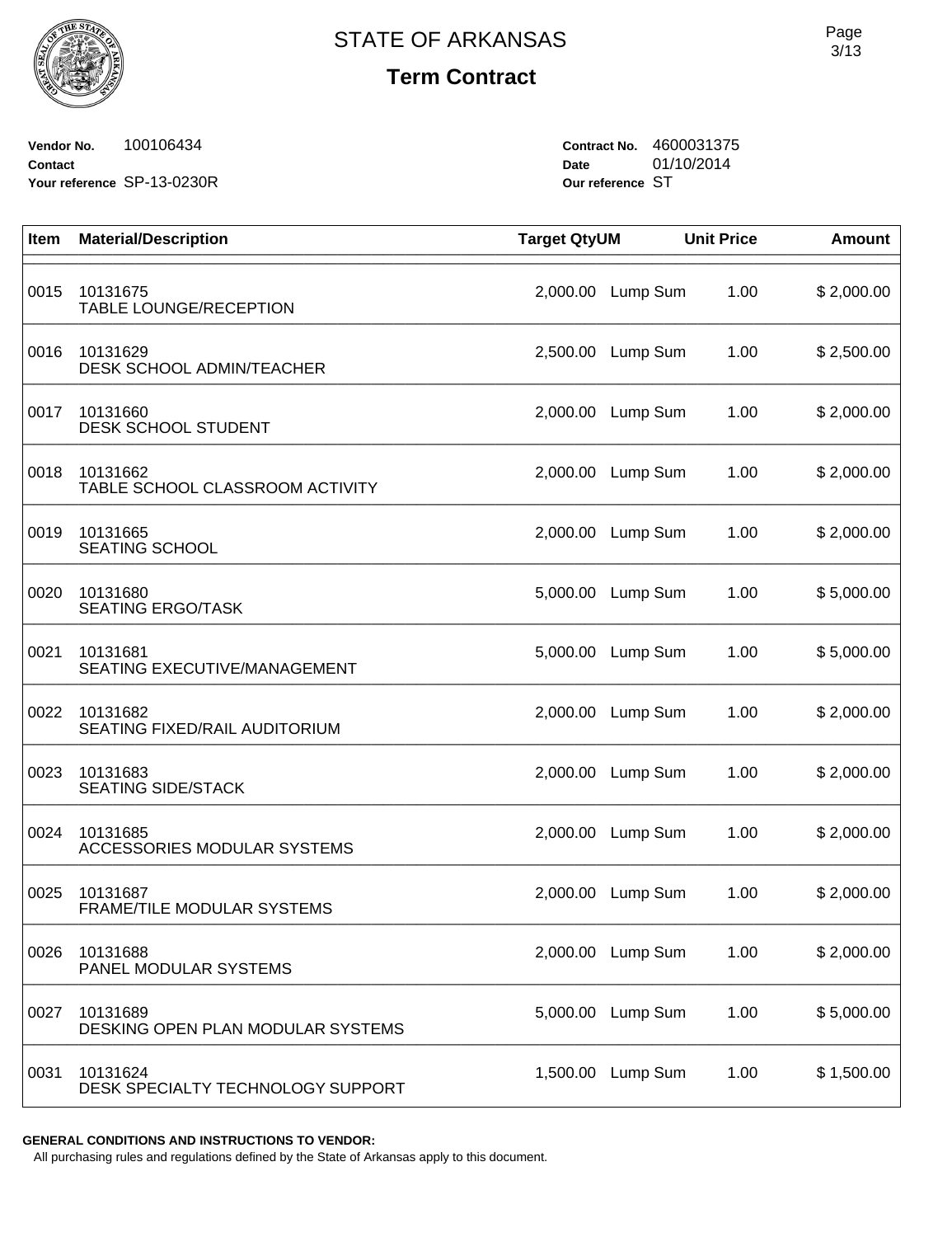**Vendor No.** 100106434 **Contact Your reference** SP-13-0230R **Contract No.** 4600031375 **Date** 01/10/2014 **Our reference** ST

| <b>Item</b> | <b>Material/Description</b>                | Target QtyUM | <b>Unit Price</b> | Amount             |
|-------------|--------------------------------------------|--------------|-------------------|--------------------|
| 0032        | 10131621<br>SUPPORT, KEYBOARD, TECHNOLOGY  | 1,000.00     | Lump Sum          | \$1,000.00<br>1.00 |
| 0033        | 10131622<br>LIGHTING TECHNOLOGY SUPPORT    | 1,000.00     | Lump Sum          | 1.00<br>\$1,000.00 |
| 0034        | 10131623<br>MONITOR ARM TECHNOLOGY SUPPORT | 1,000.00     | Lump Sum          | \$1,000.00<br>1.00 |
|             |                                            |              |                   |                    |

Estimated Net Value **75,000.00** 

## **SECTION 1 - GENERAL INFORMATION**

1.1 INTRODUCTION: This is a non-mandatory statewide contract for the design, purchase, delivery and/or assembly/set-up of Office Furniture including accessories, replacement parts and attachments including any and all associated costs for delivery, set-up and debris removal including cartons and pallets from the premises.

1.2 COOPERATIVE PURCHASING PROGRAM PARTICIPATION: Arkansas' Purchasing Law provides that local public procurement units (counties, municipalities, school districts, certain nonprofit corporations, etc.) may participate in state purchasing contracts. The contractor therefore agrees to sell to Cooperative Purchasing Program participants at the option of the program participants. Unless otherwise stated, all standard and special terms and conditions listed within the contract must be equally applied to such participants.

1.3 TYPE OF CONTRACT: The contract will be a one (1) year term contract from the date of award. Upon mutual agreement by the contractor and OSP, the contract may be renewed on a year-to-year basis, for up to (six (6)) additional (one year terms) or a portion thereof. In no event shall the total contract term be more than seven (7) years.

1.4 PAYMENT AND INVOICE PROVISIONS: An itemized invoice addressed to the ordering entity shall reference purchase order number, contract number, quantity, description, list and net unit price. Installation/Labor and any other ancillary charges will be shown as a separate line item on all quotes and invoices.

Payment will be made in accordance with applicable State of Arkansas accounting procedures upon acceptance by the Agency. The State may not be invoiced in advance of delivery and acceptance of any commodity. Payment will be made only after the contractor has successfully satisfied the state agency as to the goods purchased. Contractor should invoice agency by an itemized list of charges. Purchase Order Number and/or Contract Number should be referenced on each invoice.

1.5 RECORD RETENTION: The contractor shall be required to maintain all pertinent financial and accounting records and evidence pertaining to the contract in accordance with generally accepted principles of accounting and other procedures specified by the State of Arkansas. Access will be granted upon request, to State or Federal Government entities or any of their duly authorized representatives.

### **GENERAL CONDITIONS AND INSTRUCTIONS TO VENDOR:**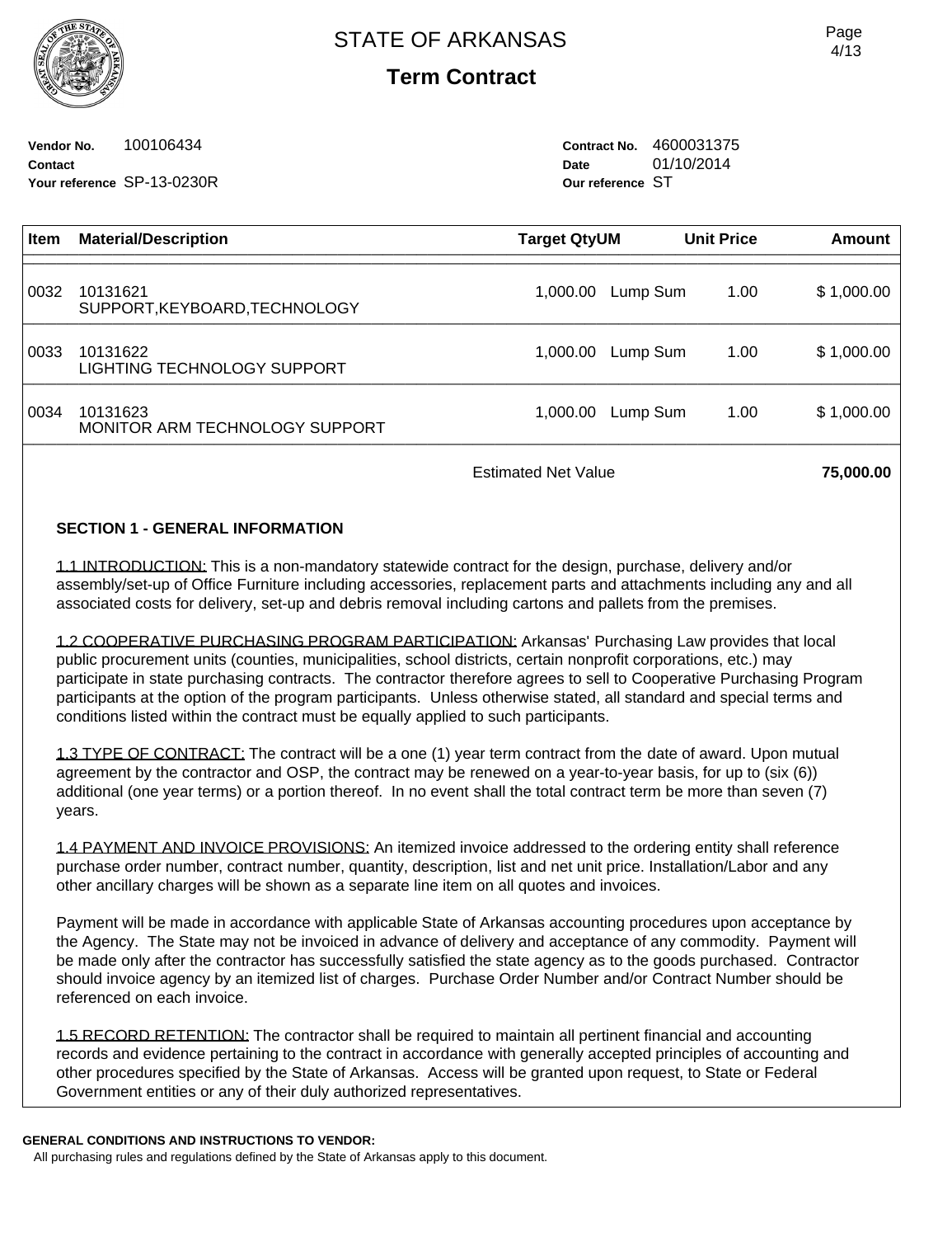# **Term Contract**

Page 5/13



**Vendor No.** 100106434 **Contact Your reference** SP-13-0230R **Contract No.** 4600031375 **Date** 01/10/2014 **Our reference** ST

Financial and accounting records shall be made available, upon request, to the State of Arkansas' designee at any time during the contract period and any extension thereof, and for five (5) years from expiration date and final payment on the contract or extension thereof.

1.6 PRIME CONTRACTOR RESPONSIBILITY: The contractor will be required to assume prime contractor responsibility for the contract and will be the sole point of contact with regard to all commodities, services and support. The prime contractor may delegate facilitation of contract orders to their "Authorized/Certified Dealers" only. This delegation will in no way relieve the contractor of any contractual obligations set forth in this Contract Award.

## 1.7 CONTRACT INFORMATION

- 1. The State of Arkansas may not contract with another party:
	- a. Upon default, to pay all sums to become due under a contract.
	- b. To pay damages, legal expenses or other costs and expenses of any party.
	- c. To conduct litigation in a place other than Pulaski County, Arkansas
	- d. To agree to any provision of a contract; which violates the laws or constitution of the State of Arkansas.
- 2. A party wishing to contract with the State of Arkansas should:
- a. Remove any language from its contract which grants to it any remedies other than:
	- i. The right to possession.
	- ii. The right to accrued payments.
	- iii. The right to expenses of de-installation.
	- iv. The right to expenses of repair to return the equipment to normal working

order, normal wear and tear excluded.

 v. The right to recover only amounts due at the time of repossession and any unamortized nonrecurring cost as allowed by Arkansas Law.

- b. Include in its contract that the laws of the State of Arkansas govern the contract.
- c. Acknowledge that contracts become effective when awarded by the State Procurement Official.

1.8 CONDITIONS OF CONTRACT: The contractor shall at all times observe and comply with federal and State laws, local laws, ordinances, orders, and regulations existing at the time of or enacted subsequent to the execution of this contract which in any manner affect the completion of the work. The contractor shall indemnify and save harmless the agency and all its officers, representatives, agents, and employees against any claim or liability arising from or based upon the violation of any such law, ordinance, regulation, order or decree by an employee, representative, or subcontractor of the contractor.

1.9 STATEMENT OF LIABILITY: The State will demonstrate reasonable care but shall not be liable in the event of loss, destruction, or theft of contractor-owned items to be delivered or to be used in the installation of deliverables. The contractor is required to retain total liability until the deliverables have been accepted by the "authorized agency official." At no time will the State be responsible for or accept liability for any contractor-owned items.

1.10 AWARD RESPONSIBILITY: The State Procurement Official will be responsible for award and administration of any resulting contract.

### **GENERAL CONDITIONS AND INSTRUCTIONS TO VENDOR:**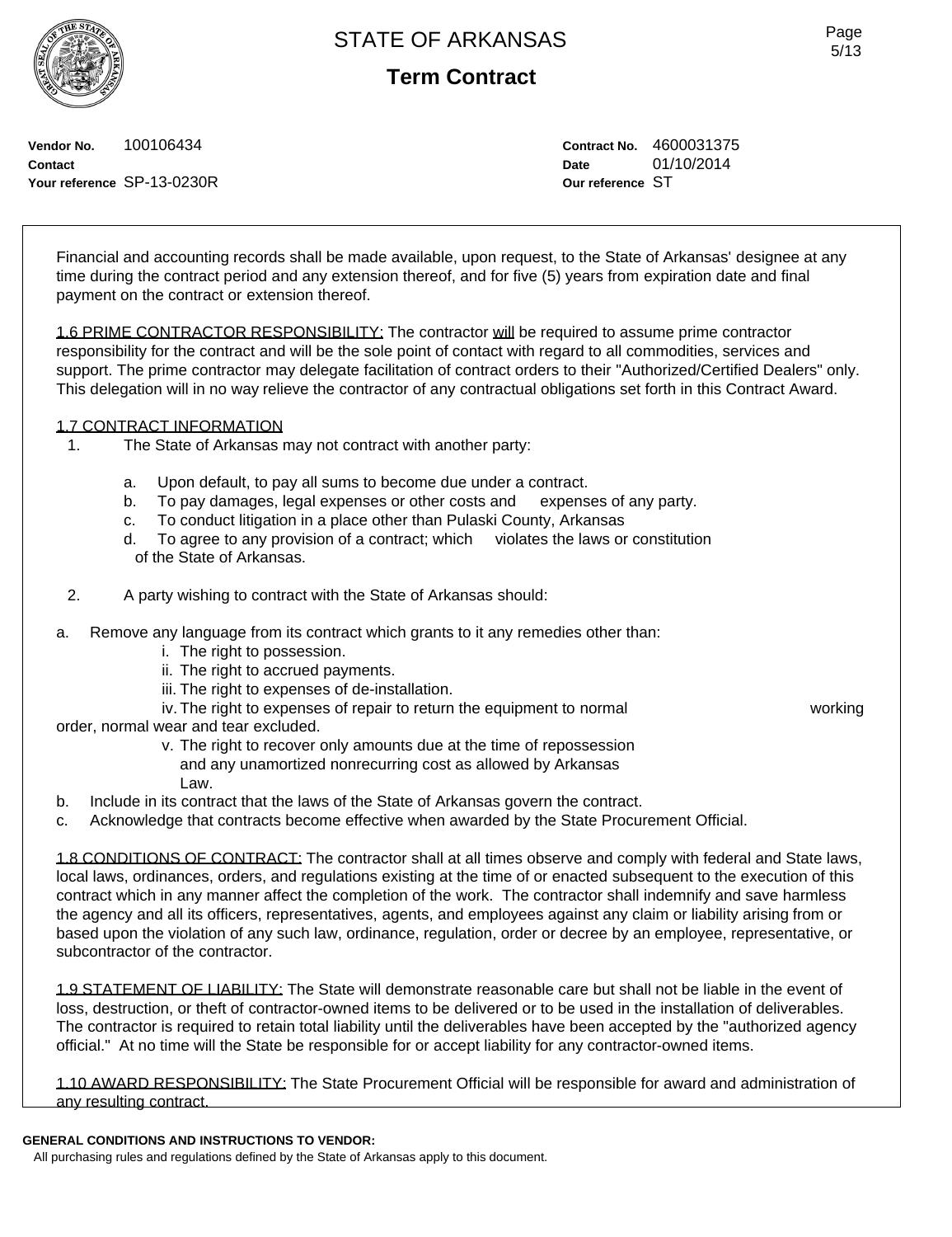**Term Contract**

Page 6/13

**Vendor No.** 100106434 **Contact Your reference** SP-13-0230R **Contract No.** 4600031375 **Date** 01/10/2014 **Our reference** ST

1.11 DELEGATION AND/OR ASSIGNMENT: The contractor shall not assign the contract in whole or in part or any payment arising there from without the prior written consent of the State Procurement Official. The contractor may delegate facilitation of contract orders to their "Authorized/Certified Dealers" only. This delegation will in no way relieve the contractor of any contractual obligations set forth in this Contract Award.

1.12 DISCOUNT CHANGE CLAUSE: The contractor may offer larger discount percentages for products, accessories, replacement parts and attachments at any time during the contract term.

1.13 LENGTH OF PRICE GUARANTEE: Discount percentages shall be firm for the term of the contract.

1.14 DELIVERY: FOB DESTINATION, INSIDE DELIVERY, FREIGHT PAID: Whenever possible, contractors should give the ordering entities 3 working days prior notice of any deliveries and/or installations. Furniture contractors will not be responsible for the removal/moving of existing furnishings unless requested by the ordering entity. Contractors should verify site readiness prior to delivery. All deliveries will be made during normal working hours unless otherwise arranged with the ordering entity. Contractor will communicate any scheduling delays and/or changes immediately. Agencies will not be responsible for any freight damage, concealed or otherwise.

1.15 SPECIAL DELIVERY INSTRUCTIONS: All shipments will be FOB destination (as specified on Ordering Entity Purchase Order).

### **Delivery/Installation Instructions:**

Due to the varying locations and circumstances involved in deliveries and installations, all deliveries and installations will be quoted on a project by project basis.

All installation, labor, and or delivery charges must be shown as a separate line item on quotes and invoices.

One of the following delivery methods must be specified on every Agency Purchase Order:

(1) Drop Shipped: Off loaded by carrier to an Agency loading dock or designated area. There will be no charge to the ordering Agency for this delivery method.

(2) Inside Delivery: Off loaded, un-boxed/wrapped and placed in pre-determined locations within the building. Contractor will be responsible for the removal of any trash, packaging materials, and cartons associated with the delivery.

(3) Delivered and Installed: Off loaded, and installed. Installation shall include but not limited to; any and all labor, material, and tools necessary to install furniture in accordance with approved plans and specifications and/or the direction of authorized agency personnel. The installation company will be responsible for the removal of any trash, packing material, and cartons associated with their installation.

The contractor/installation company will repair/replace (to the satisfaction of the ordering entity) any damage to the building or its contents that they (the contractor) caused in the course of their work. This includes but is not limited to: walls, floors, floor coverings, ceilings, elevators, doors, doorways, and any existing fixtures and furniture. The agency may withhold payment until repairs are satisfactorily completed.

1.16 ACCEPTANCE STANDARDS: Inspection and acceptance/rejection of products shall be made within thirty (30)

# **GENERAL CONDITIONS AND INSTRUCTIONS TO VENDOR:**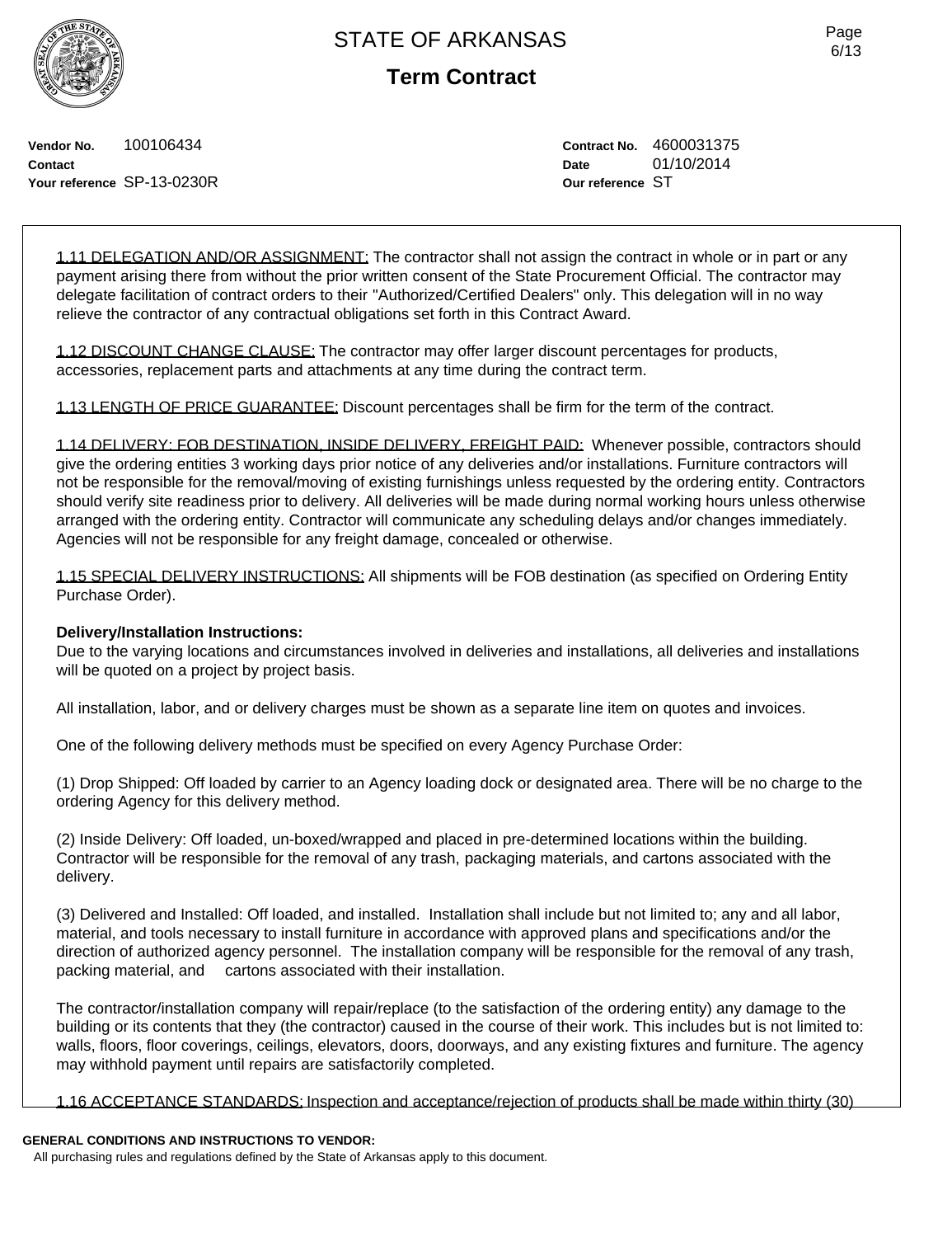**Term Contract**

**Vendor No.** 100106434 **Contact Your reference** SP-13-0230R **Contract No.** 4600031375 **Date** 01/10/2014 **Our reference** ST

days of receipt or upon completion of installation should that installation period extend beyond thirty (30) days. Ordering entity shall have the option to return any products within the thirty (30) days.

Return Requirements: Ordering entity shall coordinate returns with the Contractor. Upon notification by the ordering entity of a duplicate shipment, over-shipment or shipment in poor condition, the products must be promptly removed at the contractor and/or dealer's expense. Ordering entities reserve the right to return products for defects in material and/or workmanship. In the event of product return, the ordering entity reserves the right to accept either a full refund for the returned product or a replacement of the product.

Performance Requirements: The ordering entity reserves the right to inspect and verify that all deliveries are in accordance with specifications, both at the point of delivery and at the point of use. For orders that specify an "authorized party" to receive and inspect deliveries and/or installations, acceptance and inspection procedures must be performed by the "authorized party" to be considered and accepted by the ordering entity. Products inspected at the time of use are subject to refusal and return requirements for issues of quality such as defects in manufacturing and/or workmanship. Products will not be considered accepted by the ordering entity until the installation is complete for the applicable products.

**1.17 CANCELLATION:** In the event the State no longer needs the service or commodity specified in the contract or purchase order due to program changes, changes in laws, rules, or regulations, relocation of offices, or lack of appropriated funding, the State may cancel the contract or purchase order by giving the contractor written notice of such cancellation thirty (30) days prior to the date of cancellation.

## **SECTION 2 - SPECIFIC REQUIREMENTS**

2.1 QUALITY: The items must be in conformance with normal industry standards as specified within this Contract Award.

**2.2 GUIDELINES:** The Office of State Procurement adheres to all guidelines set forth by the State and Federal Government concerning The Americans with Disabilities Act (ADA) as well as all mandated fire codes.

2.3 ORDERING PROCEDURE: Orders placed against this contract may be in the form of an agency issued purchase order on an as-required basis. Or an agency may also use the Arkansas State Purchasing Card (P-Card) to purchase furniture.

2.4 QUANTITY BASIS OF CONTRACT - NO GUARANTEED QUANTITIES: The contract established has no guarantee of any specific quantity and the State is obligated only to buy that quantity which is needed by its agencies.

2.5 MINIMUM ORDER QUANTITY: The State makes no commitment to purchase any minimum or maximum quantity, or dollar volume of products from the selected suppliers. Utilization of this agreement will be on an as needed basis by State Agencies and/or Cooperative Participants, Cities, Counties, Schools K-12, Colleges and Universities. The State will award to multiple suppliers; however, the State reserves the right to purchase like and similar products from other suppliers as necessary to meet operational requirements.

Note: Issuance of an award does not guarantee an order.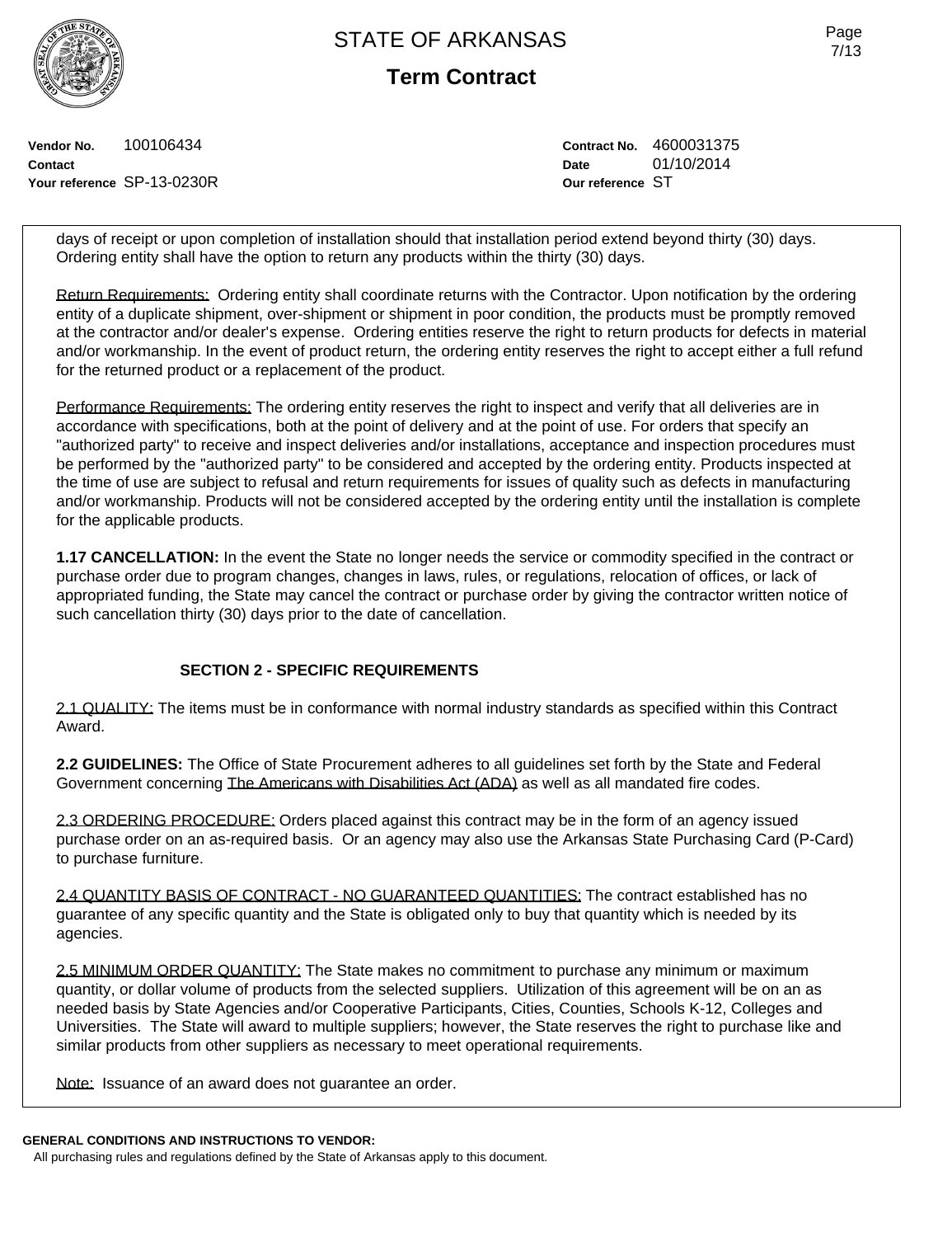**Term Contract**

**Vendor No.** 100106434 **Contact Your reference** SP-13-0230R **Contract No.** 4600031375 **Date** 01/10/2014 **Our reference** ST

2.6 reporting requirements: The product manufacturer agrees to provide a yearly sales report to the Office of State Procurement. This report is due on the 15th of July following the year's activity. The report **must** include the total sales of all furniture orders against the contract. The report should include the following: reporting time period, manufacturer/dealer name, furniture category, quantity and dollar value of each item sold, and the name of the purchasing entity.

Note: OSP reserves the right to request a sales report on an as-needed basis.

Email report to: osp-furniture@dfa.arkansas.gov

2.7 FURNITURE CLASSIFICATIONS: Furniture classifications include but not limited to: Cafeteria, Dormitory, Library Shelving and Library Related, Lounge, Systems (Modular), School (Classroom), Freestanding, Seating, Filing Systems and Equipment, and Technology Support.

## 2.8 GENERAL DEFINITION OF PRODUCTS: **Item 1: Cafeteria Furniture**

- · Mobile tables on rollers with or without benches or stools.
- · Round and rectangular cafeteria tables without benches or stools.

## **Item 2: Dormitory Furniture**

· Metal, wood, or wood clad metal wardrobes, beds and mattresses, night stands, chest of drawers, and single pedestal dormitory student desks with keyboard or center drawers.

# **Item 3: Library Shelving and Library Related Furniture**

· Cantilever, reversed cantilever, four post library shelving (all of which include mobile shelving), and end panels for covering end of panels.

· Library Related Furniture, which includes but not limited to: book trucks, circulation desks, library tables, card catalogs, study carrels, storage cabinets, periodical racks, dictionary stands, and display cases.

# **Item 4: Lounge Furniture**

· Upholstered wood, metal, or rotationally molded lounge seating which includes but not limited to: (lounge chairs, recliners, love seats, sofas, and assemblies and replacements only).

· Complimentary tables, benches, and ottomans for lounge seating. Manufacturers must have lounge seating to match tables, benches and ottomans.

· Upholstered wood or metal multiple seating, ganging seating, and tandem seating.

# **Item 5: Systems Furniture (Modular)**

· A complete and comprehensive catalog of all systems furniture, including modular work stations, lines and

# **GENERAL CONDITIONS AND INSTRUCTIONS TO VENDOR:**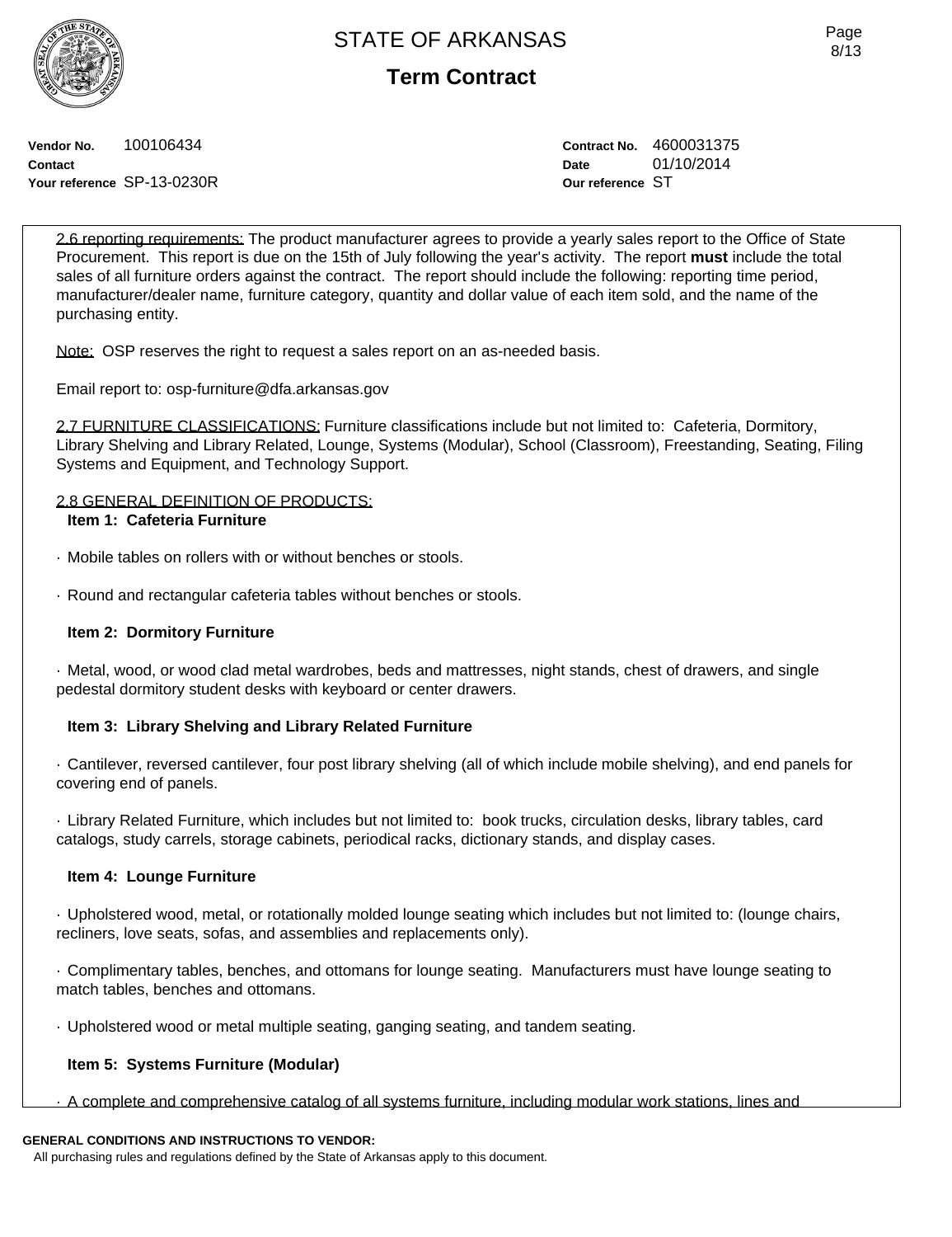**Term Contract**

**Vendor No.** 100106434 **Contact Your reference** SP-13-0230R **Contract No.** 4600031375 **Date** 01/10/2014 **Our reference** ST

### accessories.

· Metal, wood or laminate modular furniture, these can include complimentary components such as keyboard drawers, task lights, tack boards, etc. and storage units.

## **Item 6: School Furniture (Classroom)**

- · Student desk, chair desks, tablet arm chairs and stools.
- · Single unit pedestal teacher's desks
- · Study carrels and storage cabinets
- · Stacking chairs, student chairs and folding chairs

· Classroom activity, computer, folding, training tables and accessories, such as, ganging devices, electrical/data components and storage dollies.

## **Item 7: Freestanding/Casegoods Furniture**

- · A complete and comprehensive catalog of all case goods, furniture, (including folding and mobile) desks and tables.
- · Conference room tables, lecterns, media cabinets, storage cabinets and presentation boards

### **Item 8: Seating**

· A complete and comprehensive catalog of chairs, auditorium and general seating.

· Wood, metal or ergonomic seating which may include but limited to: executive, managerial, task, operational, stools, side, occasional, stacking, conference, and theater type seating.

· Products must meet or exceed ANSI/BIFMA requirements.

### **Item 9: Filing Systems and Equipment**

· A complete and comprehensive catalog of filing systems including vertical and lateral files, bookcases, mobile cabinets and freestanding file cabinets.

## **Item 10: Technology Support Furniture**

· A complete and comprehensive catalog of technology support furniture to support technology based learning environments.

**ANY PERMANENT FURNITURE INSTALLATION** for State Agencies as well as requested space alterations, attached fixtures, furnishings and erected additions must have Arkansas Building Authority (ABA) approval if:

- **(a)** The building is owned by ABA and/or
- **(b)** The product and installation exceeds the sum of \$20,000.00.

## **GENERAL CONDITIONS AND INSTRUCTIONS TO VENDOR:**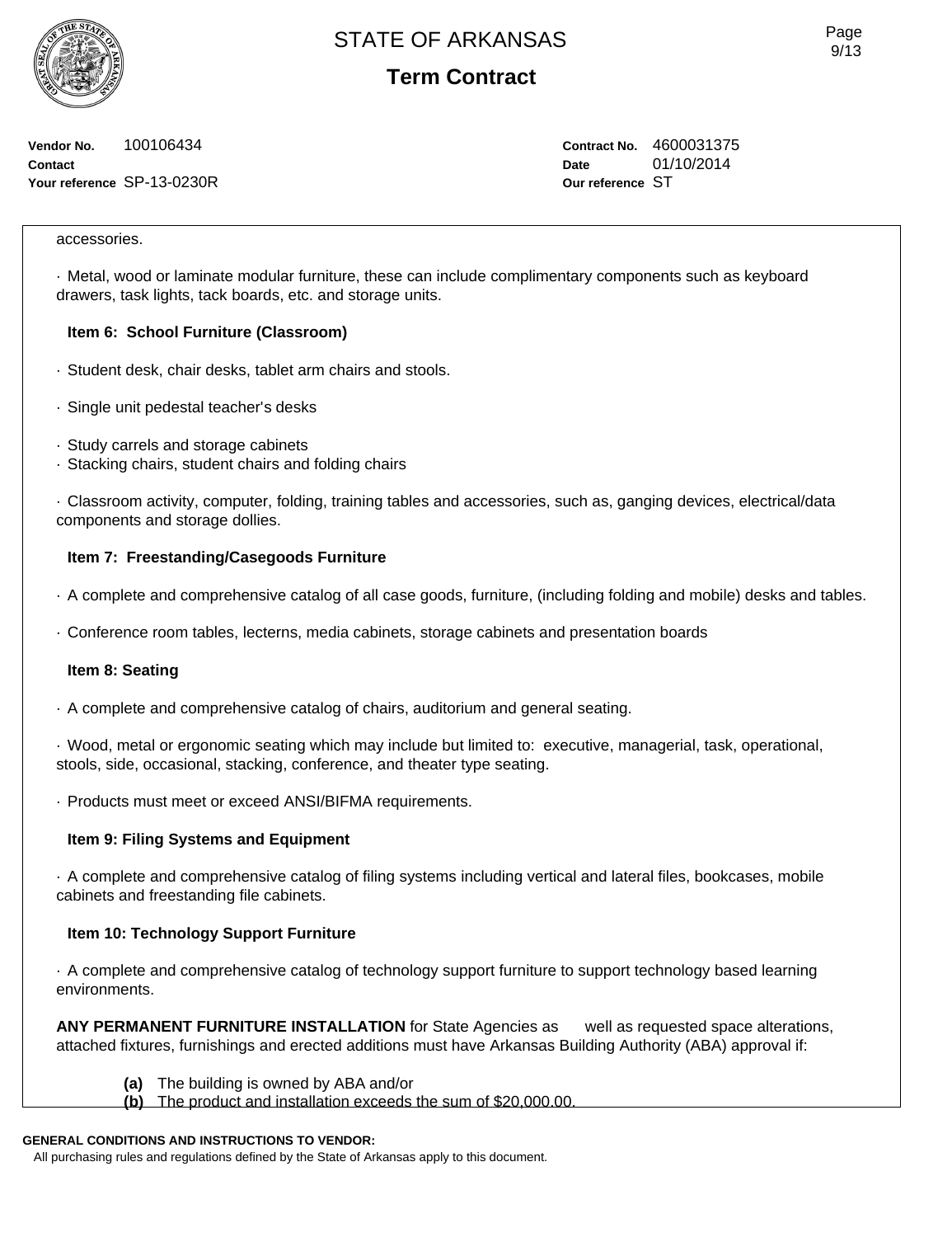**Term Contract**

**Vendor No.** 100106434 **Contact Your reference** SP-13-0230R **Contract No.** 4600031375 **Date** 01/10/2014 **Our reference** ST

(Excluding ABA exempt agencies)

Note: the Americans with Disabilities ACT and the Arkansas *Fire Codes* must be adhered to as set forth by local and federal guidelines by the ordering entity and the contractor.

Codes, Permits, Licenses for Permanent Installation:

The contractor must comply with all State mandatory licensing requirements prior to installation. Questions on licensing requirements should be directed to the State Licensing Board. Contractor must furnish and install all furniture and materials in compliance with all applicable codes, whether local, state, or federal; and that all permits or licenses required for installation will be obtained without cost to the State.

**2.9 PRODUCT MANUFACTURER'S SUPPLIERS:** Only those dealers/distributors listed by the manufacturer will be considered authorized to act on behalf of the Product Manufacturer.

2.10 CONTRACT RENEWAL PERIOD: FURNITURE ADDITIONS/DELETIONS: Contractors wishing to make furniture additions/changes to their contract during the contract period should be aware of the following:

additions/changes will be allowed only once during a contract period. No changes to discount percentages are allowed during this contract period.

Additions/changes must be submitted during the contract renewal period.

When requesting additions and/or changes; contractor shall submit a request either by letter or via email which shall include a list of all items being proposed for addition and/or change.

Contractor shall submit all required documents supporting any new items.

Product literature for all new items shall also be submitted with the request.

Contractor is responsible for submitting a complete name, address, email address, phone and fax numbers when a new dealer is added.

2.11 PRICE LISTS AND PRODUCT INFORMATION: Contractors should provide an electronic version of the proposed price list in an Excel format or pdf on a jump drive. Also provide a dealer list, if applicable in an Excel format with "read and write" capabilities on the same jump drive. No costs or expenses associated with providing this information in the required format shall be charged to the State of Arkansas. At the time of contract renewal contractor will furnish OSP with an updated dealer list and published price list.

2.12 LITERATURE: The manufacturer/dealer shall furnish price lists, catalogs, and description literature upon request by any using entity, and at no cost to the entity.

2.13 SPECIAL PACKAGING: Items shall be packaged and cartoned so as to protect the contents from damage during shipment, handling and storage. Shipping container shall have a label with the following information:

Name of Receiving Agency Agency Purchase Order Number Name of Supplier

## **GENERAL CONDITIONS AND INSTRUCTIONS TO VENDOR:**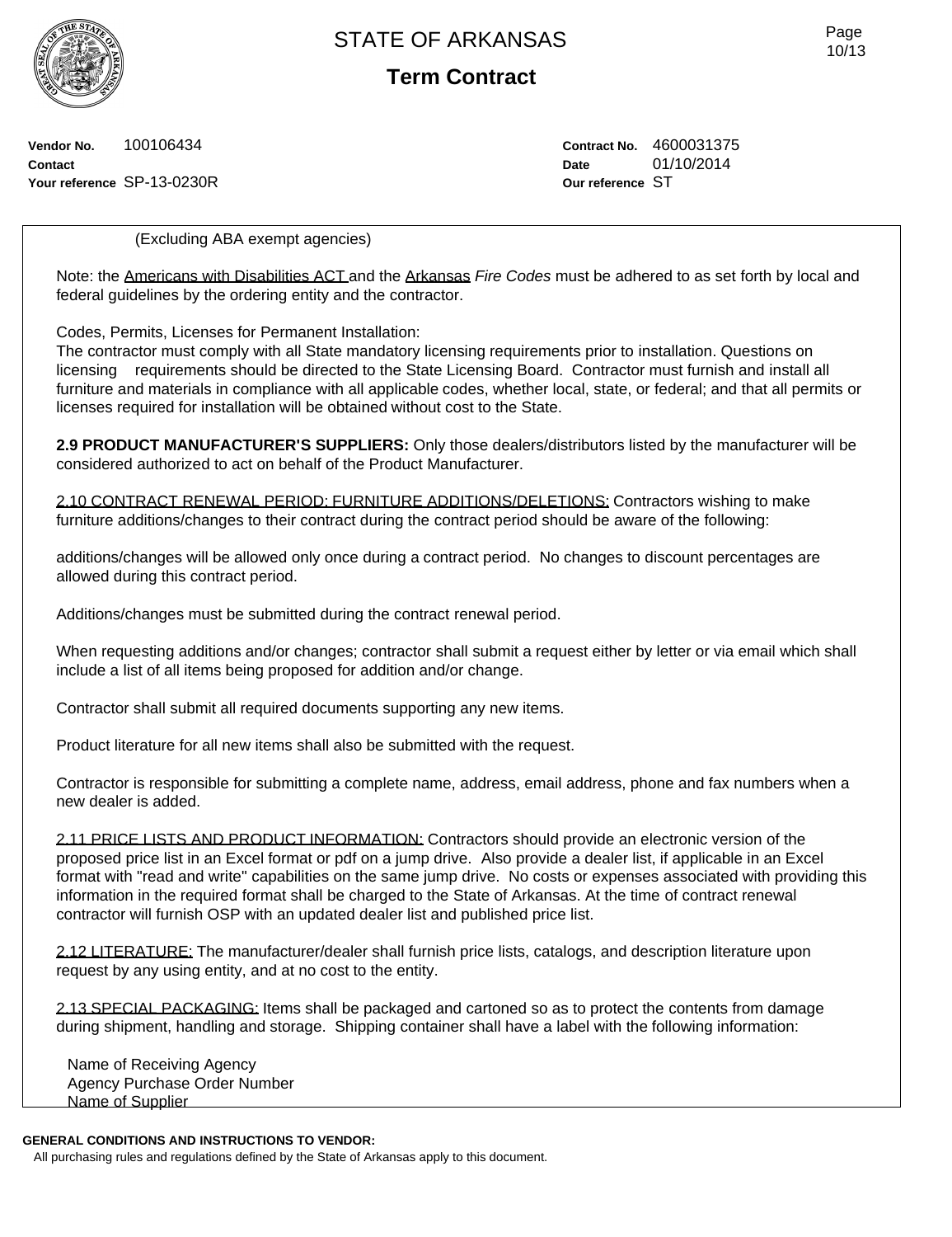

**Term Contract**

**Vendor No.** 100106434 **Contact Your reference** SP-13-0230R **Contract No.** 4600031375 **Date** 01/10/2014 **Our reference** ST

Item Description of Contents Manufacturer Name Model Name and Number

> 2.14 WARRANTY: Minimum acceptable warranty will be for a period of one year from the date of product acceptance by the ordering entity. Warranty shall cover defects in material and workmanship and shall cover all costs associated with the repair or replacement of defective items including labor, parts, transportation costs, travel time and expense, and any other costs associated with such repair or replacement.

If anytime during the first (1) year warranty period the product does not perform in accordance to manufacturer's specification, the successful contractor will be notified in writing. The contractor shall pick up the product at the contractor's expense, and replace with product that meets or exceeds prior assembled product. Should product performance remain unacceptable to ordering entity, entity may request a full return of the purchase price (including taxes).

2.15 ORDER CANCELLATION: Users of this contract are advised that orders (all or part) cancelled or returned after acceptance of requested merchandise will be subject to a restocking fee of ten percent (10%) of the invoice amount (not to exceed \$500.00 per order) plus return freight charges. The amount authorized for payment of return freight will, in no instance, be more than original delivery charges documented by carrier. These charges may be applied, at the option of the supplier, to those orders which have been accepted. Orders cancelled prior to shipment or acceptance by ordering entity from the manufacturer will not be assessed charges.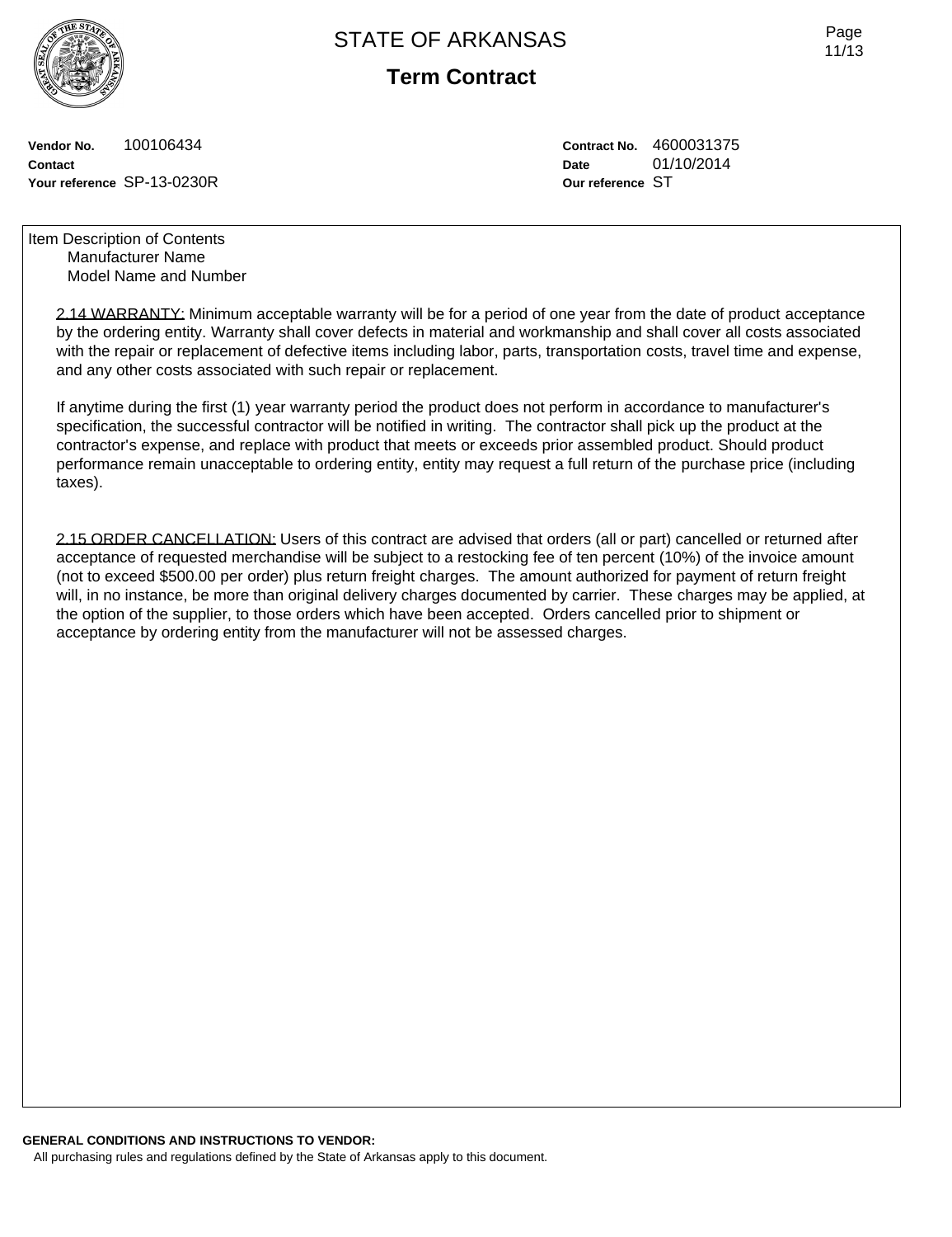Page 12/13

**Vendor No.** 100106434 **Contact Your reference** SP-13-0230R **Contract No.** 4600031375 **Date** 01/10/2014 **Our reference** ST

## **TERMS AND CONDITIONS**

1. GENERAL: All terms and conditions stated in the invitation for bid govern this contract

2. PRICES: Prices are firm and not subject to escalation, unless otherwise specified in the invitation for bid.

3. DISCOUNTS: All cash discounts offered will be taken if earned.

4. TAXES: Most state agencies must pay state sales tax. Before billing, the contractor should contact the ordering agency to find out if that agency must pay sales tax. Itemize state sales tax when applicable on invoices.

5. BRAND NAME REFERENCES: The contractor guarantees that the commodity delivered is the same as specified in the bid.

6. GUARANTY: All items delivered are to be newly manufactured, in first- class condition, latest model and design, including, where applicable, containers suitable for shipment and storage unless otherwise indicated in the bid invitation. The contractor guarantees that everything furnished hereunder will be free from defects in design, workmanship, and material; that if sold by drawing, sample or specification, it will conform thereto and will serve the function for which furnished. The contractor further guarantees that if the items furnished hereunder are to be installed by the contractor, such items will function properly when installed. The contractor also guarantees that all applicable laws have been complied with relating to construction, packaging, labeling, and registration. The contractor's obligations under this paragraph shall survive for a period of one year from the date of delivery, unless otherwise specified in the invitation for bid.

7. AWARD: This contract award does not authorize shipment. Shipment against this contract is authorized by the receipt of a purchase order from the ordering agency. A written purchase order mailed or otherwise furnished to the contractor results in a binding obligation without further action by either party.

8. DELIVERY: The term of the contract is shown on the face of the contract award. The contractor is required to supply the state's needs during this term. The number of days required to place the commodity in the receiving agency's designated location under normal conditions is also shown. Consistent failure to meet delivery without a valid reason may cause removal from the bidders' list or suspension of eligibility for award.

9. BACK ORDERS OR DELAY IN DELIVERY: Back orders or failure to deliver within the time required may be default of the contract. The contractor must give written notice to the Office of State Procurement and ordering agency of the reason and the expected delivery date. If the reason is not acceptable, the contractor is in default. The Office of State Procurement has the right to extend delivery if reasons appear valid. If the date is not acceptable, the agency may buy elsewhere.

10. DELIVERY REQUIREMENTS: No substitutions or cancellations are permitted without written approval of the Office of State Procurement. Delivery shall be made during agency work hours only, 8:00 a.m. to 4:30 p.m., unless prior approval for other delivery has been obtained from the agency. Packing memoranda shall be enclosed with each shipment.

**GENERAL CONDITIONS AND INSTRUCTIONS TO VENDOR:**